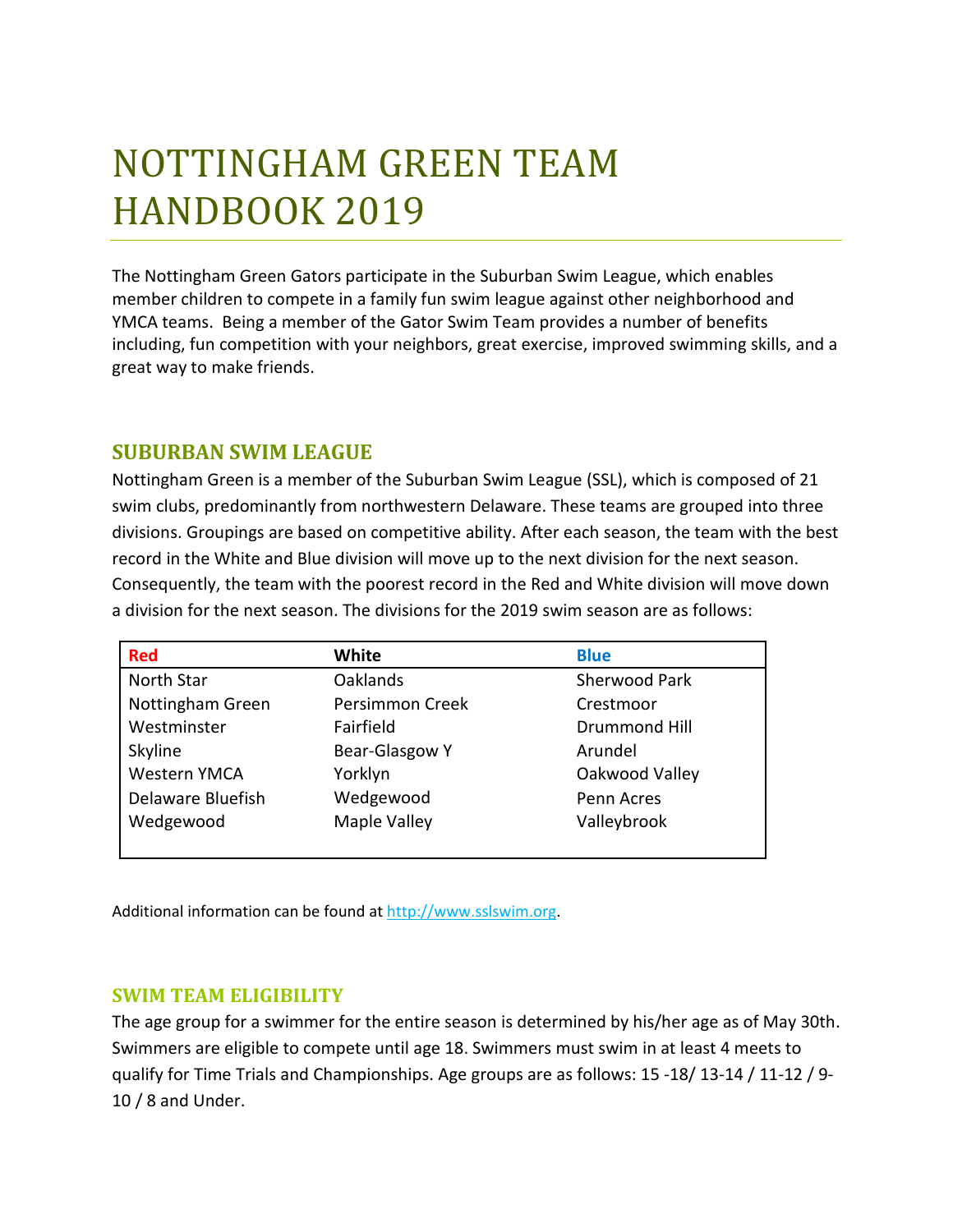#### **HEAD COACHES**

Craig Young Email – nottinghamcoach@gmail.com

#### **SWIM TEAM CHAIRPERSON**

Chris Hausler [obxman66@gmail.com](mailto:obxman66@gmail.com) 302-383-4770

# **PRACTICES**

PRACTICE IS REQUIRED FOR ALL TEAM MEMBERS. There is practice in the evenings from May 29th until the end of school. TIMES MAY CHANGE!

- 3-4pm 13 and Up
- 4-5pm 11 & 12 Years
- 5-6PM 10 & Under
- First year swimmers and 6 and Unders start morning practices

After school ends until the end of the regular season, practice will be as follows:

- 8:00-9:30am Opens and 14 & Unders
- 9:30-11:00am 12 & Unders and 10 & Unders
- 11-12:00pm 10 & Unders and 8 & Unders
- 12:00-12:30 Mini Gators
- Monday & Thursday 6:00 7:00 PM by request only

Practices are broken down by age groups. Within each practice group the amount of yardage and mechanical work will vary. If you are unsure of which practice to attend, please talk to one of the coaches.

- 14 & Unders & Opens
	- o 80% Yardage, 20 % Mechanics
- 12 & Unders
	- o 60% Yardage, 40% Mechanics
- 8 & Unders, 10 & Unders
	- o 20% Yardage, 80% Mechanics
- MINI-GATORS and Swim Lessons
	- o 100% Mechanics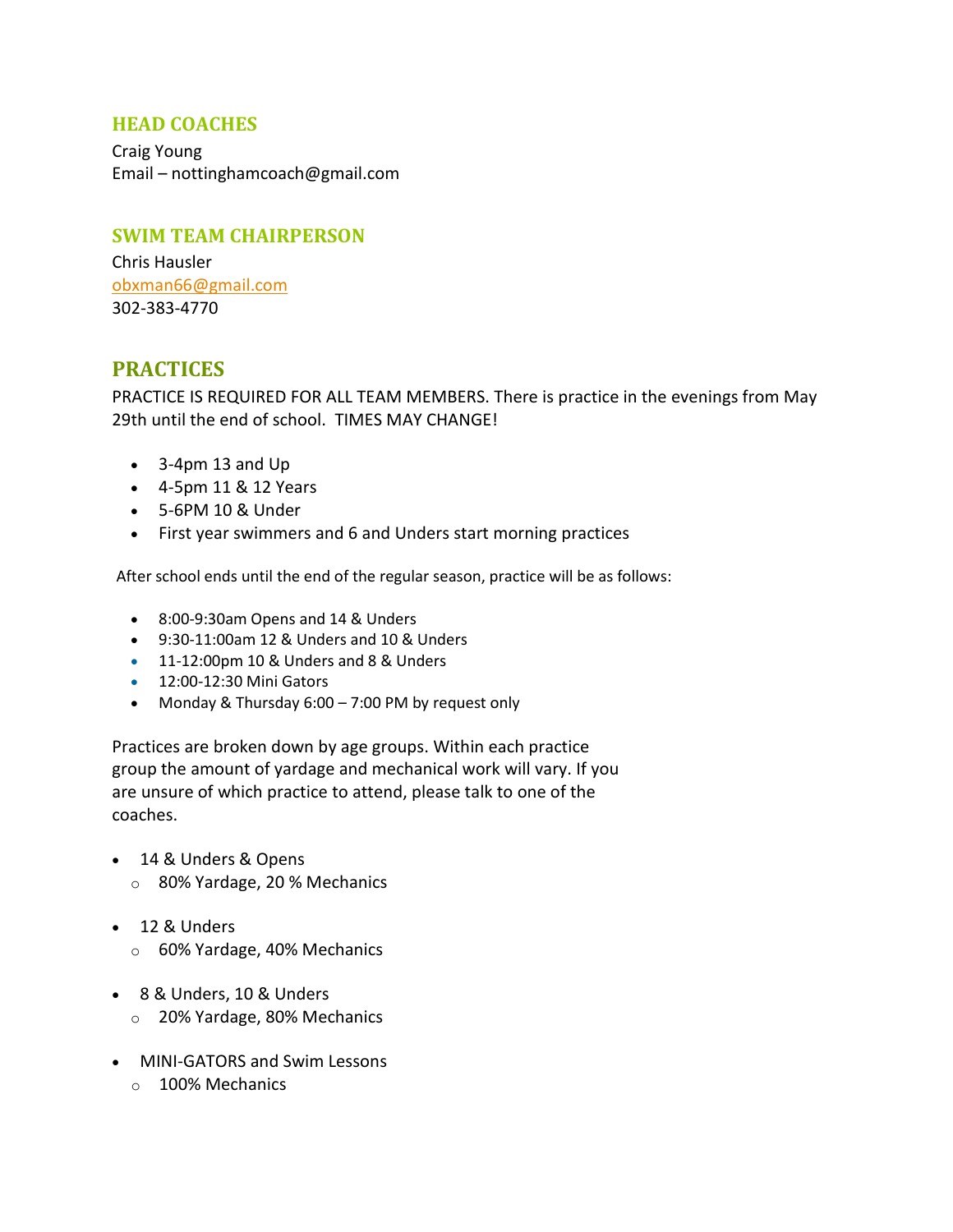Be sure to adhere to the following protocols for practice -

- 1. HAVE FUN!!!
- 2. Come to assigned practice time. If you need to attend a different practice, see one of the coaches.
- 3. Bring all equipment swim suit, goggles, swim cap (required for girls; optional for boys), towel
- 4. Bring a water bottle for every practice
- 5. Bring positive attitude, mind set to pay attention and follow instructions, willingness to work hard.
- **6. HAVE FUN!!!**

#### SWIM MEETS

Swim Meets are Wednesday evenings, beginning at 6:00 PM and Saturday mornings beginning at 9:00 AM.

## **PROTOCOLS**

- 1. Attend all meets. If you are going to miss a meet, fill out a [Meet Absence](http://www.nottinghamgators.com/files/Meet_Absence_Form.doc) form and return to the proper folder at least 48 hours before the meet.
- 2. Swimmers must participate in 4 meets to be eligible for time trials and championships.
- 3. Bring all equipment swim suit, goggles, swim cap (required for girls; optional for boys), towels, extra clothes, food, drinks (water, Gatorade, etc.)
- 4. The following age groups will have assigned areas to sit during meets - 10 & Unders, 8 & Unders, 6 & Unders. We have assigned areas so that those volunteers who are assigned to the specific group can find the swimmers they need to their races. Parents we need your help watching the children and making sure that they stay in their designated areas.
- 5. Show up on time. Stay until meet is over.
	- Saturday Home Meets
		- Report time: 7:30-7:45 am
		- Warm-up Begins 8:15 am
		- Meet Begins 9:00 am
		- Meet Ends Noon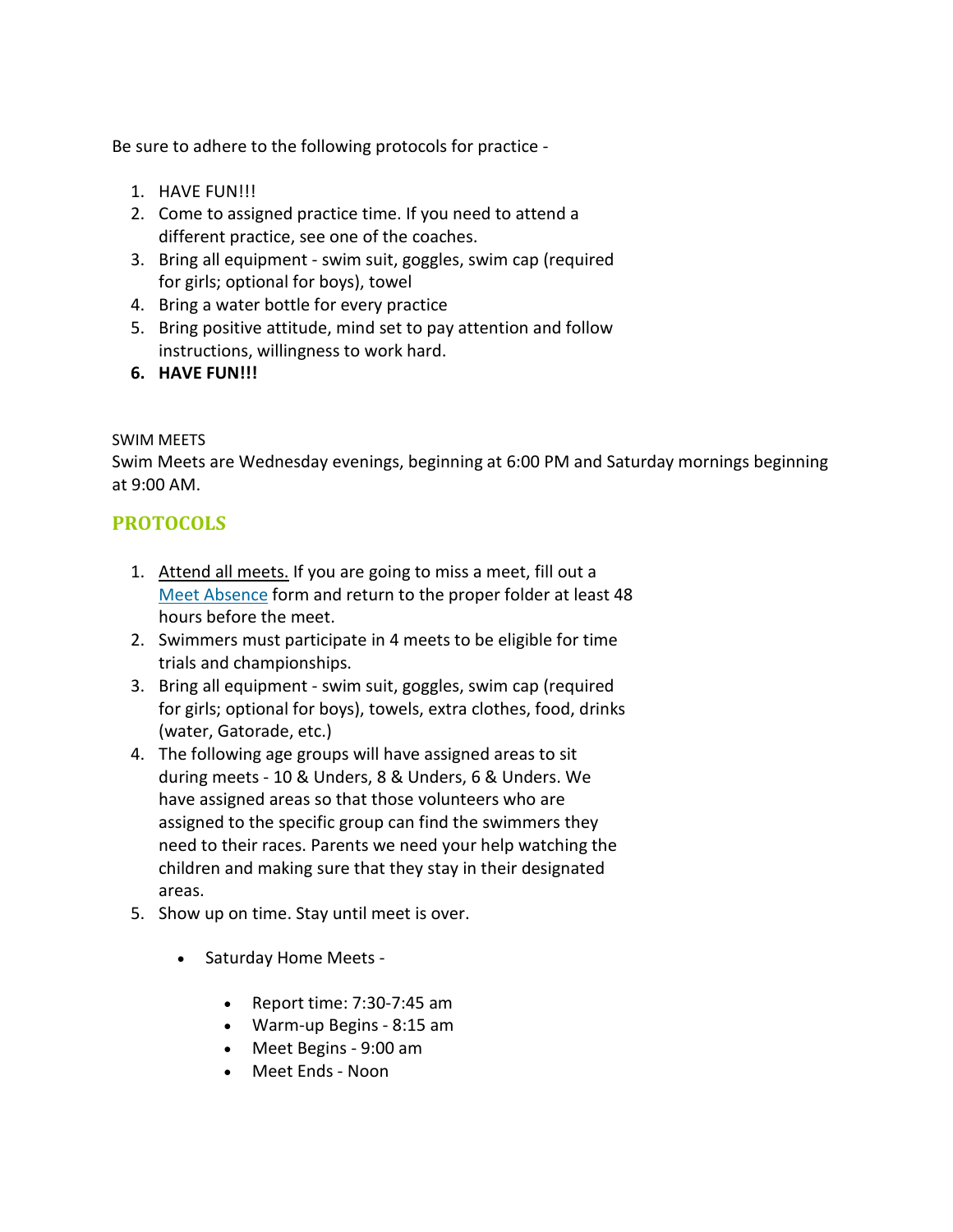- Wednesday Home Meets
	- Report time: 4:30-4:45 pm
	- Warm-up Begins 5:15 pm
	- Meet Begins 6:00 pm
	- Meet Ends 9:00 pm
- Saturday Away Meets
	- Report time: 7:20-7:30 am
	- Reading of Line-up: 7:30-7:45 am
	- Caravan to meet: 7:45
	- Warm-up Begins 8:40 am
	- Meet Begins 9:00 am
	- Meet Ends Noon
- Wednesday Away Meets
	- Report time: 4:30-4:40 pm
	- Reading of Line-up: 4:40-4:55 pm
	- Caravan to meet: 4:55 pm
	- Warm-up Begins: 5:40 pm
	- Meet Begins 6:00 pm
	- Meet Ends 9:00 pm
- 7. BRING YOUR GATOR SPIRIT, PRIDE AND SPORTSMANSHIP.

#### **SWIM MEET SCORING**

Swimmers can swim a maximum of three events per meet. These may be a combination of individual and/or relay events. Swimmers may be asked to "swim up" an age group. These swims might provide an opportunity for the team to gain points in an age group in which we do not have many swimmers. (Swimmers can never "swim-down", however.)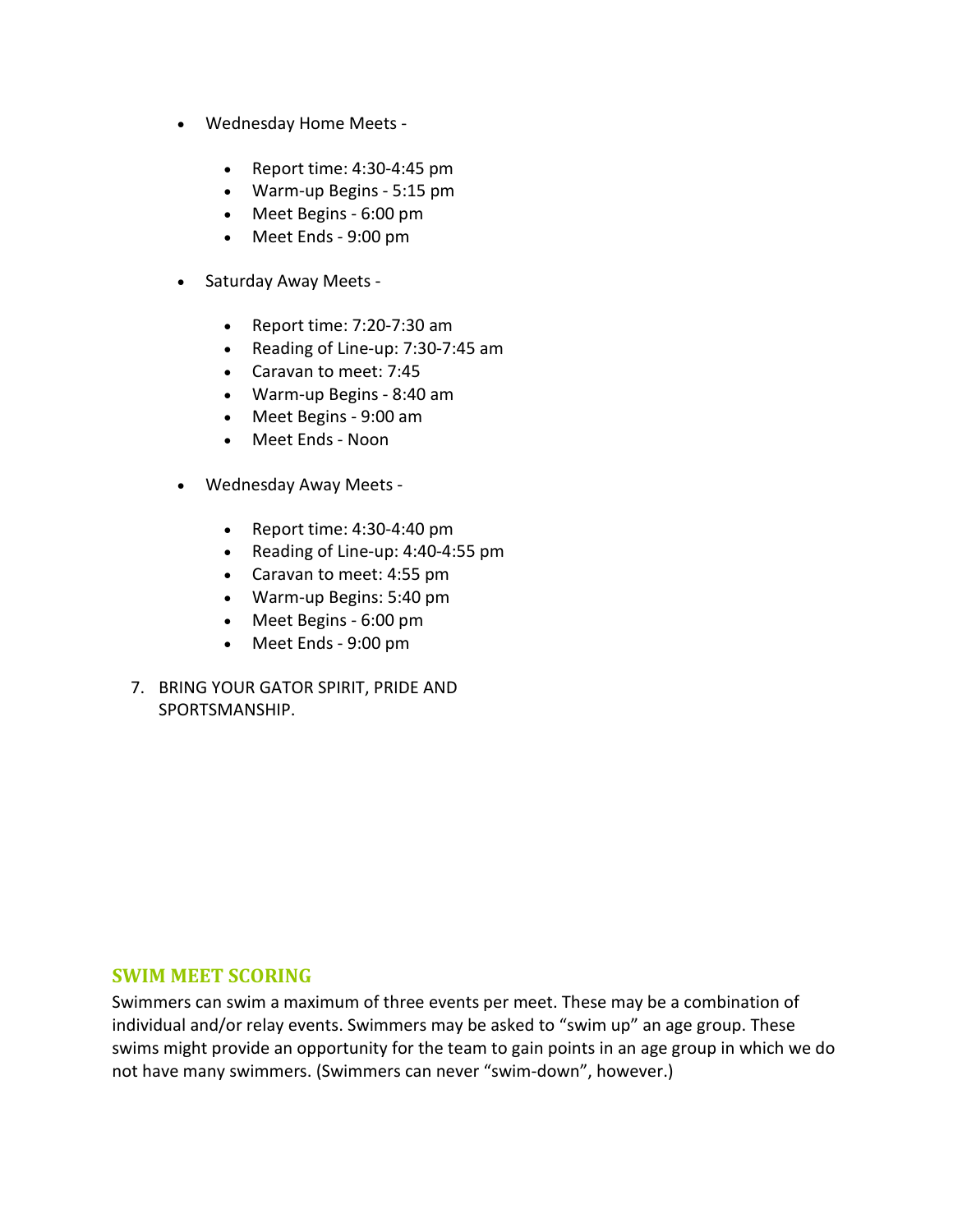|           | <i><b>INDIVIDUAL</b></i> | RELAY    |
|-----------|--------------------------|----------|
| 1st PLACE | 5 POINTS                 | 7 POINTS |
| 2nd PLACE | 3 POINTS                 | 3 POINTS |
| 3rd PLACE | 1 POINT                  | 1 POINT  |

The SSL follows the USA-S MEN'S AND WOMEN'S SWIMMING AND DIVING RULES in conducting and judging all meets. Points are awarded as follows

# **VOLUNTEERS**

**Parent volunteers are mandatory to make our swim meets run smoothly throughout the season. Believe it or not, it takes approximately 30 volunteers to run a swim meet! We also need help throughout the season in many different areas to make the season fun for everyone. When more people help, the less individually people need to do! Every family will need to volunteer for at least 3 meets and time trials.**

## **SWIM TEAM COMMITTEE**

Great swim teams and seasons do not just happen. It takes planning and input. In order to make sure everything gets done, a swim team committee is necessary to events and meets are planned and to continue to come up with ideas to make swim team exciting and new each year.

Following are positions for the committee:

- Meet Volunteer Coordinator
- Banquet Coordinator
- Gator Sleepover Coordinator
- Spirit Coordinator
- Pancake Breakfast Coordinator
- Snackbar Coordinator

Information on the above positions are below.

# **OFFICIALS AND WORKERS**

It is required that parents of each swimmer on the team work a minimum of two meets per season. If you do not sign up, activities will be assigned to you. It will be your responsibility to find a replacement if you cannot work. If you are willing to work more than your required share, it will be greatly appreciated. Thank you!

Workers for the first shift need to be at the pool ½ hour before the meet for set-up.

#### **Officials:**

STARTER/REFEREE – The REFEREE is the head official and may serve as the STARTER. The REFEREE has full jurisdiction over the meet and sees that all rules are enforced. The STARTER advises swimmers at the start of each race as to the stroke and distance. The STARTER/REFEREE is supplied by the HOME TEAM and must attend a clinic run by SSL at the beginning of each season.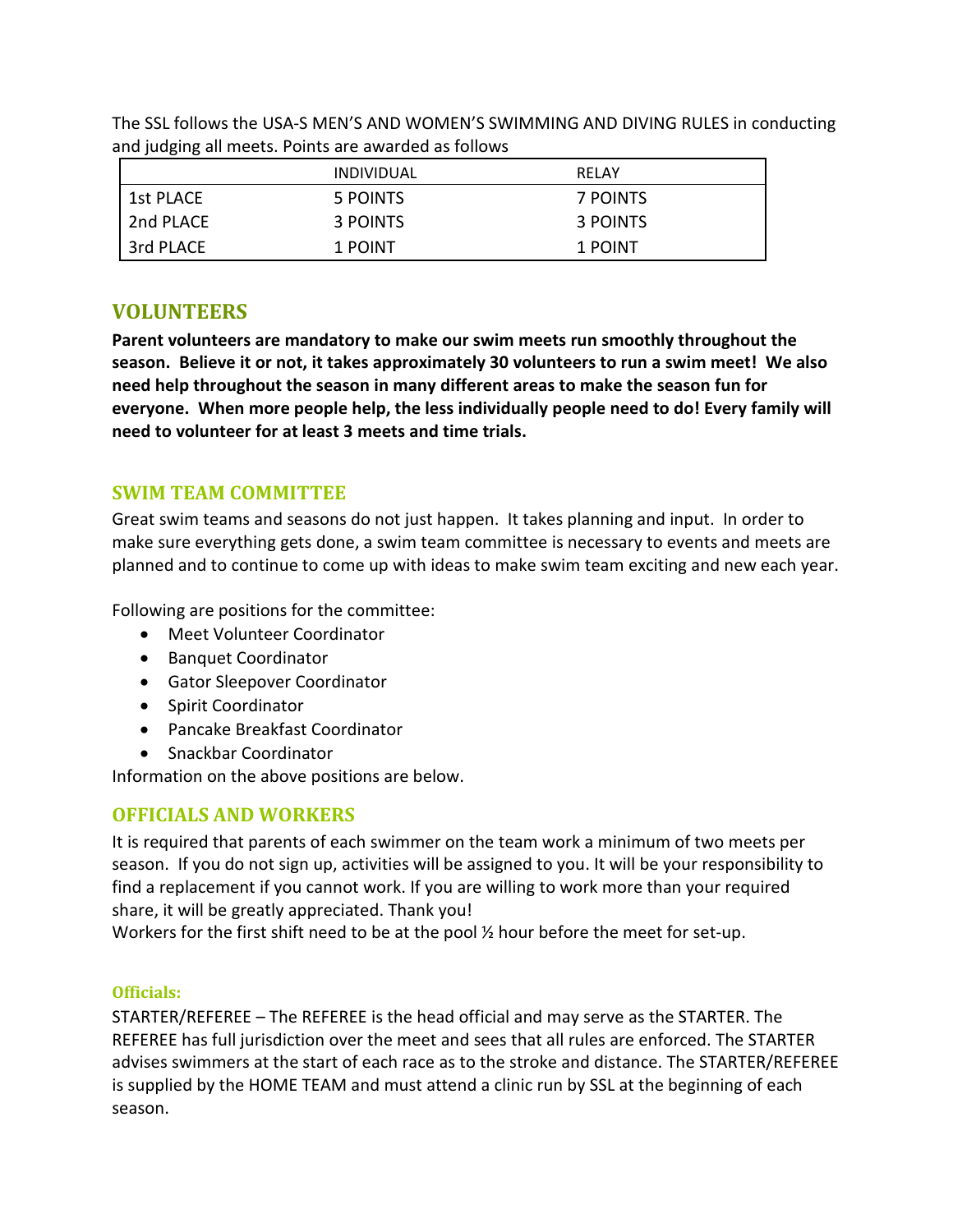STROKE AND TURN JUDGE – Two are required, four are preferred; one/two from each team. JUDGES observe starts, strokes, and turns of each event; they may disqualify (DQ) a swimmer for any violation of their stroke or turn and must also attend a clinic run by SSL at the beginning of each season.

PLACE JUDGE – Two are required, one from each team. They determine the order of finish for 1st, 2nd, and 3rd place in each race. SSL offers an optional clinic.

HEAD TIMER (2)– Supplied by HOME TEAM, records and verifies names of swimmers in each lane; record finish position, time and possible disqualification of each swimmer in each event. NO clinic is required.

SCORERS – Required from each team. They receive all roster changes, prepare event cards, record event results, and assign, record and total team points. We provide two (2) scorers for each AWAY meet, and three (3) for each HOME meet. SSL provides a clinic at the beginning of each season and scorers are encouraged to attend.

TIMER – Two are required per lane, one from each team. Timers average and record each individual swimmers time. NO clinic is required.

READY BENCH/CLERK OF COURSE – Two (2) are needed for each home meet to line up swimmers prior to their events. This is a crucial job to keep the meet running smoothly and on time. The Clerk of Course will check in and line up the swimmers and seat them on the READY BENCH. When their event is called the swimmers will move from the ready bench to the appropriate lane.

ANNOUNCER – Supplied by the HOME team to announce swimmers in the next event and the results of the previous events.

In addition to the officials, the following workers are needed at the meets.

RIBBONS – Three (3) volunteers are needed at each meet to write names, events and times on award ribbons.

CONCESSIONS - Six (6) workers are needed to work concessions at each home meet- three for the first half and three for the second half. An additional person is needed to work the grill for the second half only of a Saturday morning meet, and for all of a Wednesday night meet. Those working the first shift need to 30 minutes before the meet begins. Volunteers working the second shift must stay 30 minutes after the meet to help clean up.

50/50 – Two people are needed at home meets to sell 50/50 tickets. Profits help support the Swim Team.

# **NON SWIM MEET VOLUNTEERS**

PANCAKE BREAKFAST – Make and serve pancakes during Wednesday practices.

BANQUET COORDINATOR AND VOLUNTEERS – Organize Swim Team Banquet which is held July 19th. The banquet includes awards and dinner, followed by the Great Gator Sleepover.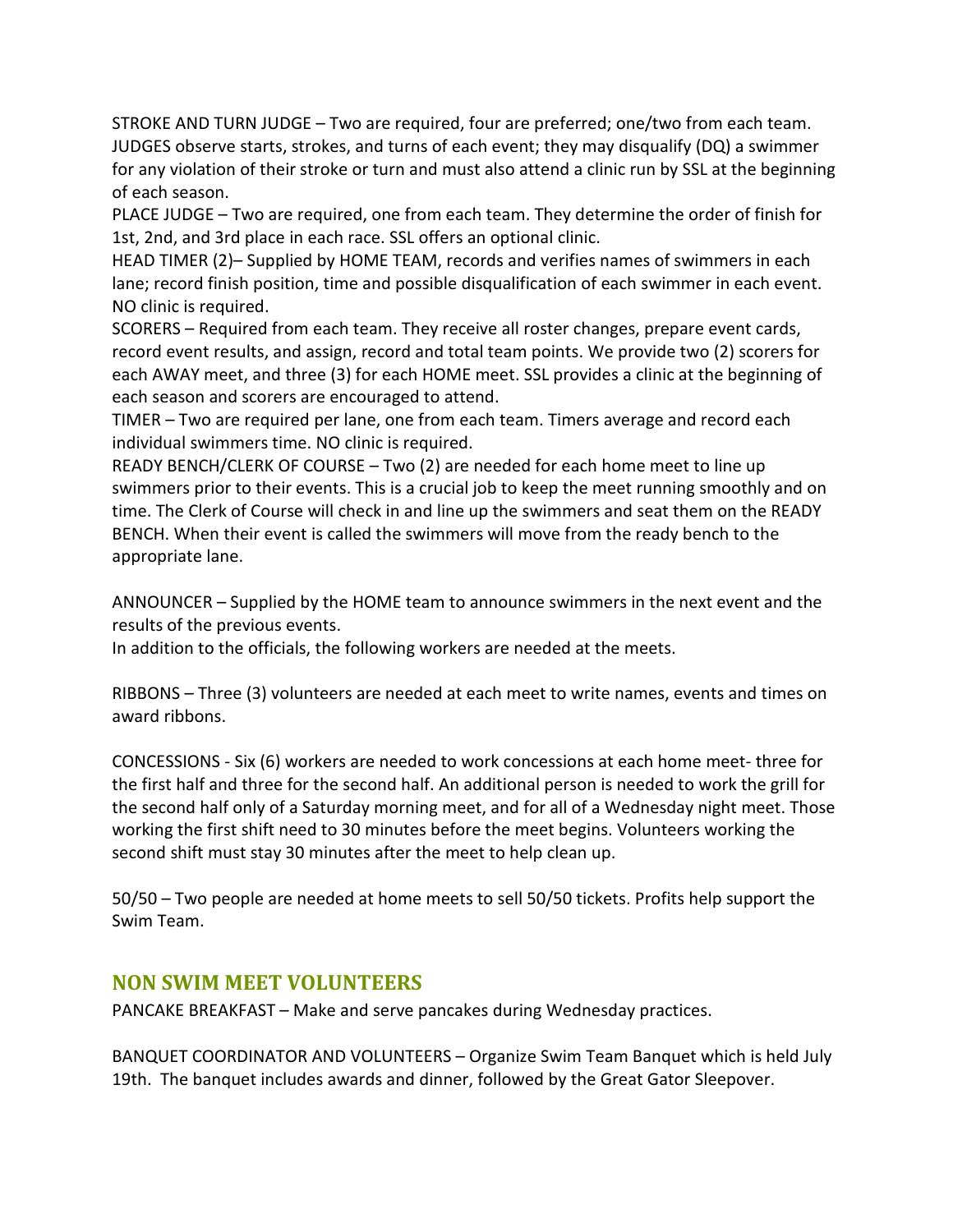GREAT GATOR SLEEPOVER AND VOLUNTEERS – Organize and run sleepover at pool, includes breakfast in the morning.

SPIRIT: The Gators take great pride in the team and look to show that through cheering for teammates, wearing Gator gear such as team shirts, temporary tattoos, painting faces and hair. Good Sportsmanship is absolutely mandatory! Poor sportsmanship is not tolerated. Swimmers who engage in name calling, foul language or other negative activities may be ejected from the swim meet. Spectators who engage in such behavior may be asked to leave the pool area.

## **SSL TIME TRIALS and CHAMPIONSHIPS**

SSL Time Trails are held at the conclusion of the regular season. There is one TIME TRIAL for each age group. At the time trials the top 16 swimmers in each individual event qualify to swim in Saturday's Championship Meet. Swimmers who place 1 through 8 qualify for CHAMPIONSHIP EVENTS. Swimmers who place 9 through 16 qualify for CONSOLATION EVENTS. Championship relay events take place at TIME TRIALS. The league rules for Championships state that each team may have only FIVE SWIMMERS per event. At Championships, swimmers will receive medals for places 1 through 8 and ribbons for places 9 through 16. Swimmers in the consolation heat may NOT move beyond 9th place (even if they swim the event in a faster time than a swimmer in the finals heat); similarly swimmers in the finals heat may not place below 8th place (even if a swimmer in the consolation event swims faster).

## **Other Meets (no special meets scheduled 2019)**

**[Odd Age Meet](http://www.sslswim.org/documents/Odd%20Age%202014.pdf)** – For swimmers ages 7, 9, 11, 12, & 15. This fun age-group swim meet creates opportunity for swimmers in the odd year of their age groups.

**Stars and Stripes** – Great meet for new swimmers to compete in a number of events in a Championship-type atmosphere.

**North Star Mini Meet** – The Mini Meet is for swimmers aged seven (7) and under. Great opportunity for young swimmers to swim in a number of events against children their own age. All swimmers get participation awards and there is an award ceremony at the end of the meet.

#### [Old Timer's Meet](http://www.sslswim.org/documents/OT%202014%20Flyer.pdf) – TBD

## **AWARDS**

RIBBONS - All swimmers ages 12 and under receive ribbons for every event they swim. Swimmers 13 and over will receive ribbons if they are requested on the registration form. All heats, including EXHIBITION heats, will receive 1st, 2nd, 3rd place ribbons or a PARTICIPATION ribbon. If a swimmer gets disqualified (DQed), he/she will receive a PARTICIPATION ribbon.